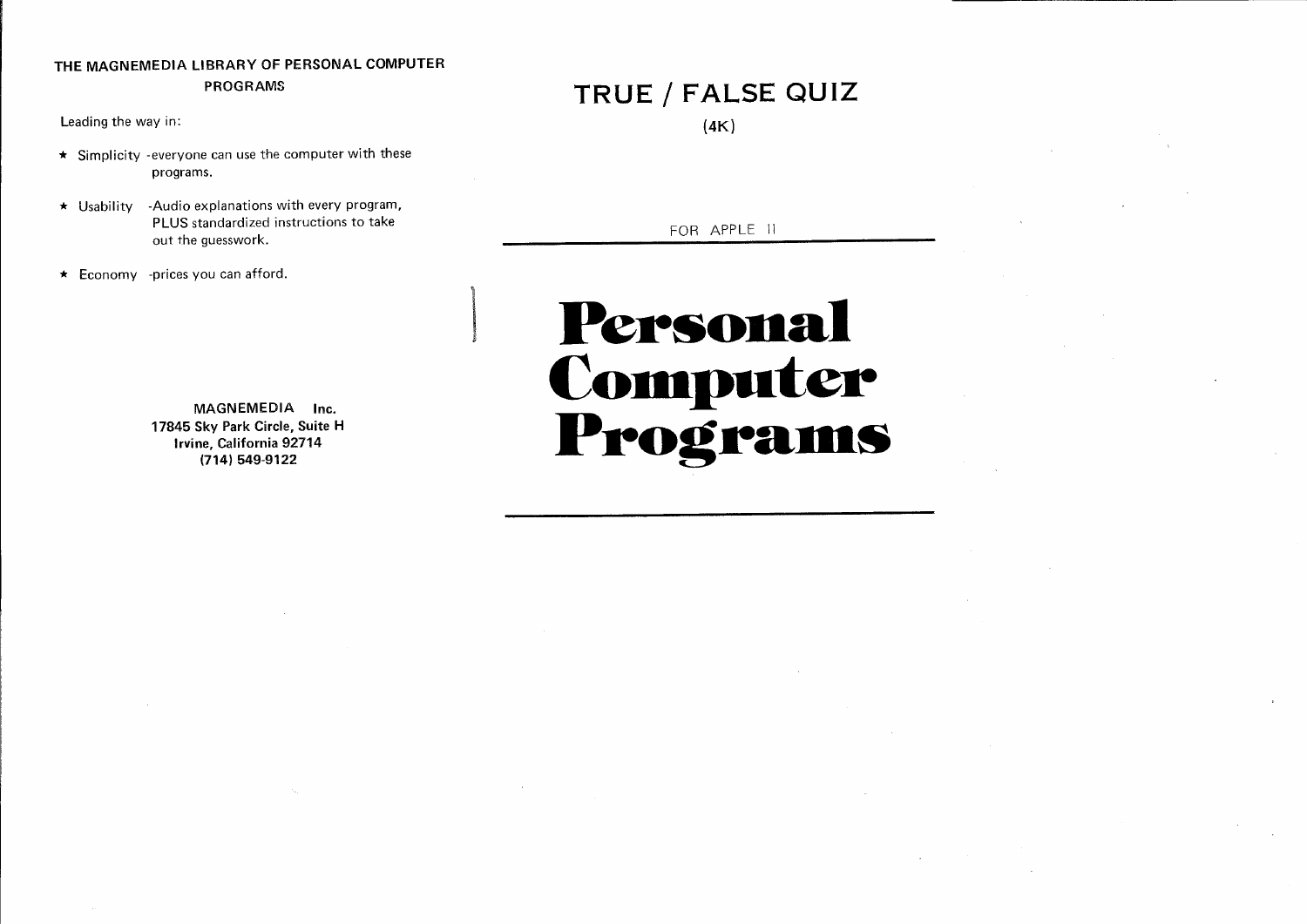#### INTRODUCTION TO MAGNEMEDIA

Thanks to the mass production of microcomputers there's a whole new world of computer fun, help and learning available to all who want it. Magnemedia makes it possible for you to have the programs you want at a price you can afford.

Magnemedia programs include: time and money saving routines, mind-building educational programs, and exciting games and entertainment. The programs all conform to a standard format - instructions follow the same pattern in each publication.

The prices follow a pricing structure based on the idea that you can as easily afford a Magnemedia computer program as you can your favorite music record or tape. The album format allows you to store your programs in a neat fashion on any standard bookshelf.

#### Copyright © 1978 by Ron Graff No portion of the Program or I nstructions may be reproduced without written permission of the Publisher.

## Published By MAGNEMEDIA

17845 Sky Park Circle, Suite H Irvine, California 92714 (714) 549-9122 1978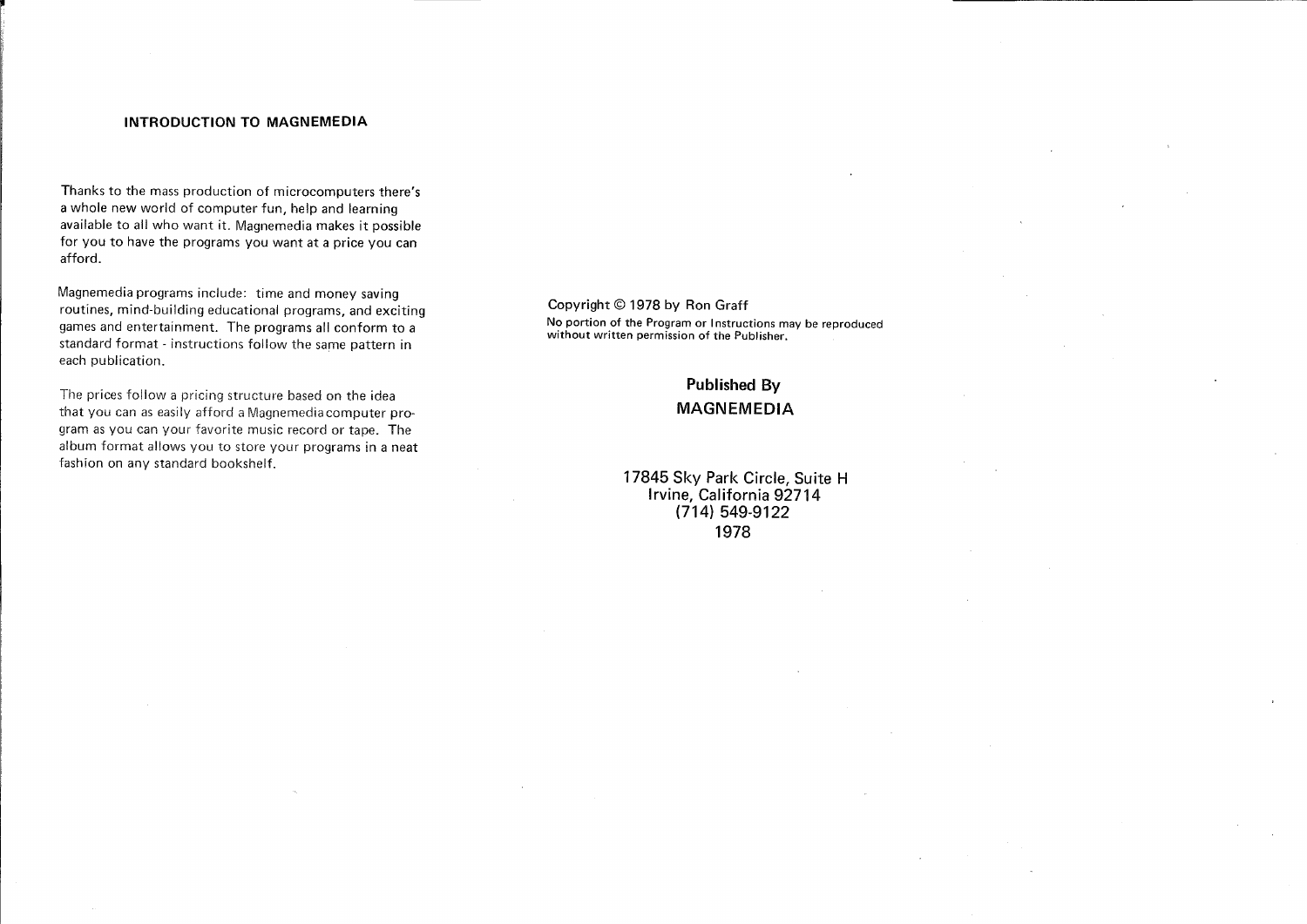#### APPliCATION

This program is designed for use with the Apple II Computer. The program title indicates the user memory size (RAM) required to store and run the program.

#### fURTHER DOCUMENTATION

lists and notes of all programs plus a complete print out are available from Magnemedia. Use the enclosed order blank to obtain these lists.

#### AVAILABLE FOR OTHER POPULAR COMPUTERS ALSO

#### GUARANTEE

This program is guaranteed to function when used in the computer specified with sufficient memory. if the tape or program is found defective when new,Magnemedia will replace it. Send the tape and \$1.00 handling charge to Magnemedia.

#### PURPOSE

**TRUE/FALSE QUIZ** is designed to serve as a teaching tool, a review, or a testing device by using statements which can be answered by True or False.

#### OPERATION

- 1. Type RUN and press "Return".
- 2. The computer asks your name. Type your name and press "Return".
- 3. The computer prints your name several times (just for fun). then gives the first question (actually a statement). Questions appear in random order. Therefore, number one may be different each time you use the program. Answer each question by typing TRUE (T), or FALSE (or F). If you have given the correct answer, the computer will "beep" and print "Good". If the answer is wrong, it will print "Try Again" and repeat the question. The answer is obvious, but it helps you remember when you actually choose the correct answer. The next question is given.
- 4. When all of the questions have been answered, the computer shows your score (based on the percentage of correct first answers), and ends the program. If you wish to review the information, run the program again.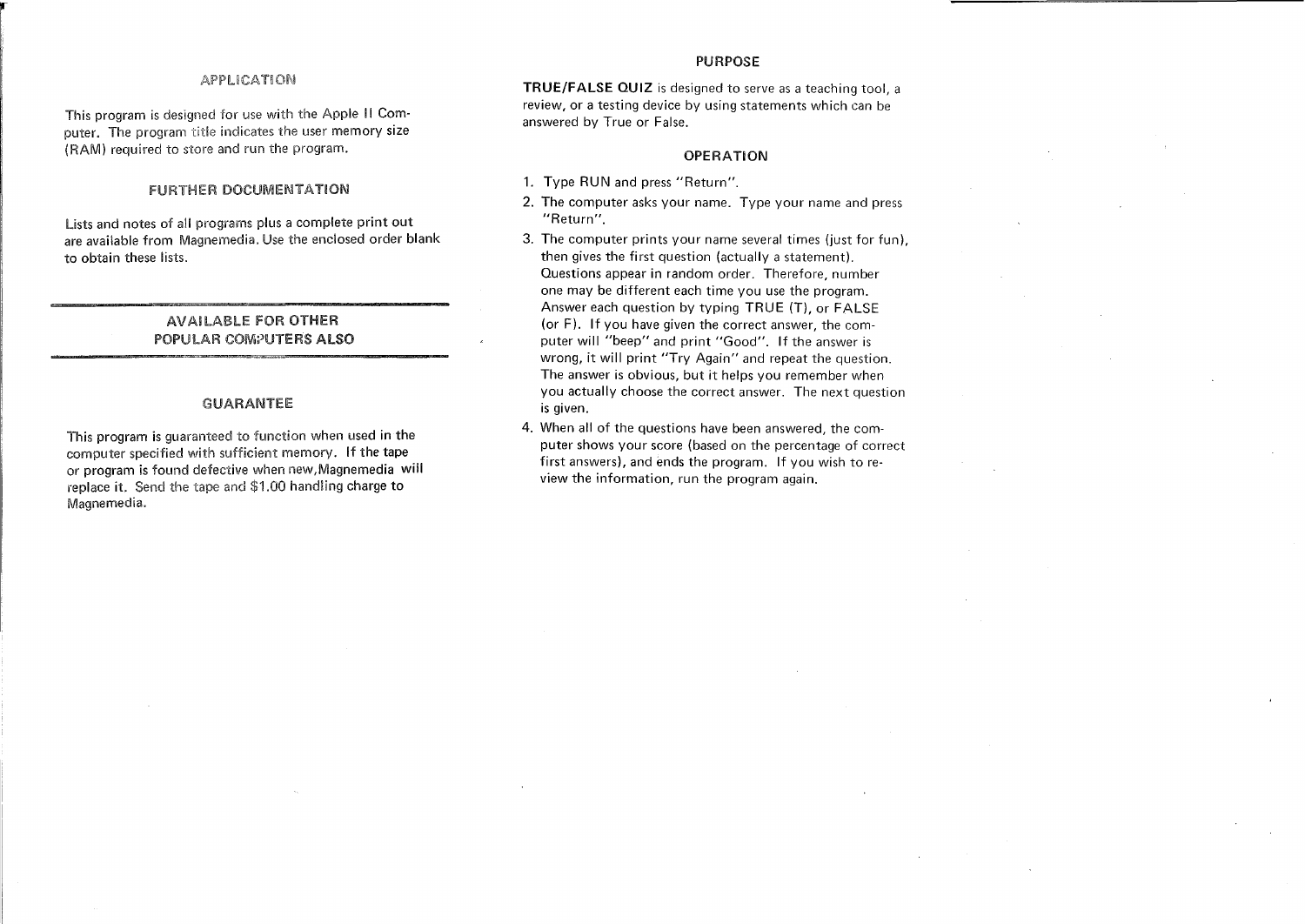#### Changing the Quiz

To put your own questions into this quiz, follow these steps.

- 1. Type RUN and press "Return".
- 2. When the computer asks your name, type TEACHER and press "Return".
- 3. The computer asks how many questions you want to give. Answer by typing the number and pressing "Return".
- 4. The computer then gives instructions. Here is an example of how you enter the information for one of your new questions.
- 310 A\$="IT IS ACTUALLY VERY EASY TO CHANGE THE" : B\$="CONTENTS OF THIS QUIZ." : A=1 : RETURN
- A.) Type the line number (310)
- B.) Type the symbols A\$=
- C.) Type the first line of your new statement. Enclose it in quotation marks. Maximum length of a line is 40 spaces.
- D.) Type a colon (:).
- E.) Type the symbols  $B$ \$=
- F.) Type the second line of your new statement. Enclose it in quotation marks. If there is no second line, type B\$=" "
- G.) Type another colon  $(:)$ , and then  $A=0$  (if the statement is false) or A=1 (if the statement is true).
- H.) Type another colon (:) and the word RETURN.
- I.) Press "Return".

In case the computer says SYNTAX ERR when you press the "Return" key, just retype the line carefully. Include the quotation marks and the colons.

- 5. Type the information for the second question at line 320 (the third at 330, the fourth at 340, etc). If the computer should say MEM FULL ERR, you will not be able to add any more questions.
- 6. Before you run your new program, type the total number of questions you have put into the program on line 40. Then press "Return". Example: 40 N=8
- 7. If you want to check all the new information you have added, type POKE 34, 0 and press "Return". Then type LIST 300,350 and press "Return". Check the information. If you need to change it, just type the whole line over again.

Type LIST 360,400 and press "Return". Check these questions and make any necessary corrections. Then run the program.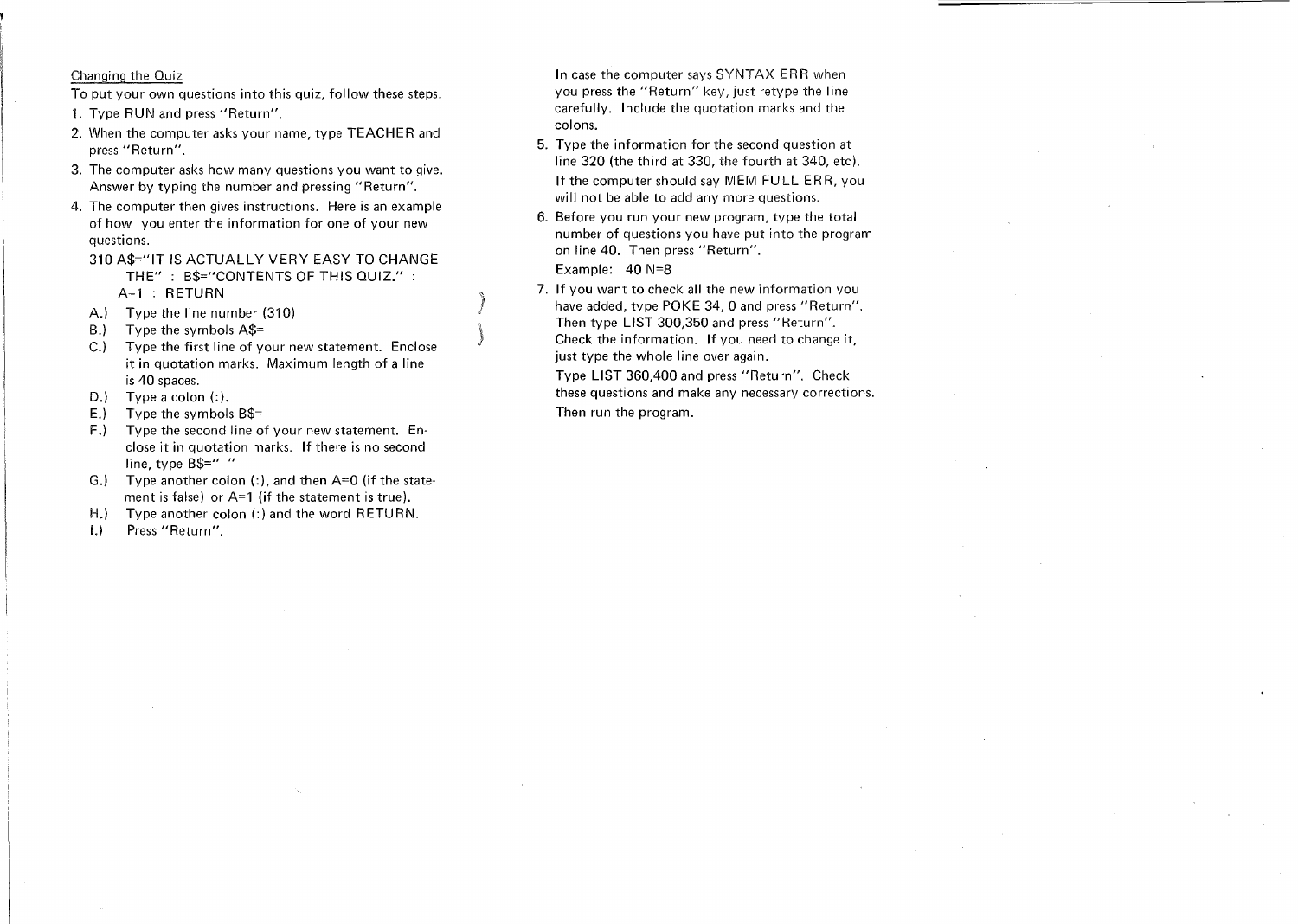#### SPECIAL USES

#### As A Test

Add this line (Use your name. The code number is 8448, but you may substitute any number you will remember.). 270 PRINT "CALL MR' SMITH.": INPUT A: IF A  $#$ 8448 THEN 270

This addition will require the student to call you. You can enter his score, type in the code number. Then the quiz will end and another student can use it.

As Another Type Of Quiz

By making a few changes, this quiz can be used in any situation where you want a choice between two answers (True/False, Old/New, East/West, etc).

- 1. Type LIST 130 and press "Return". Retype the information for line 130, substituting your new categories in place of (TRUE OR FALSE). Press "Return" at the end of line 130.
- 2. Type LIST 150 and press "Return". Retype thi informa mation for line 150, substituting the first letter of your new categories in place of the T and F. Press "Return" at the end of line 150.
- 3. Enter the statements as descrived above. Use A= 1 if the correct answer is in the first of your categories. Use A=O if the correct answer is in your second category.

#### PROBLEMS?

You shouldn't have any, but in case you do check out the following for solving your problem:

- 1. Can't Load The Program
	- Check computer by trying another program.
	- Be sure computer has large enough memory for the program
	- Turn computer off, set tape up at beginning of tone and start over.
- 2. Program Stops
	- Use "Err Message" section of computer manual to determine the cause.
- Reload program.
- 3. Accidentally hit "Reset" key.

- Return to Basic by pressing "Control" and "C" key at the same time.

- 4. Can't Clear Screen To Restart Program
	- Enter these commands, and press "Return" after each one:
		- TEXT "Return" key
		- POKE 34,0 "Return" key
		- POKE 35,24 "Return"key
		- POKE 32,0 "Return" key
		- POKE 33,40 "Return" key
		- Type RUN "Return" key

Now your program should have started. If it doesn't we both have problems.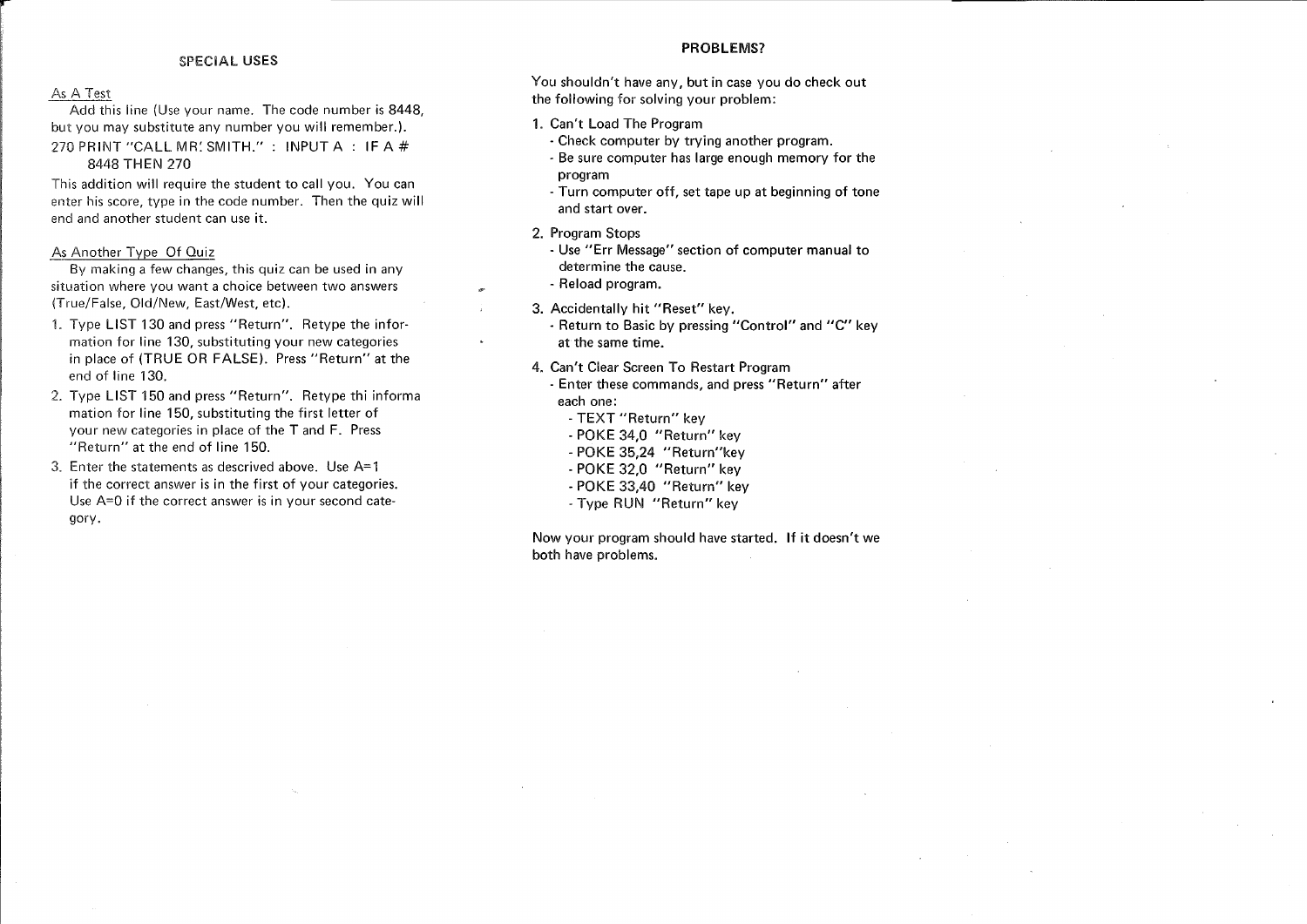#### **AUDIO INSTRUCTIONS**

Verbal instructions are on side one of the tape. You may find it helpful to listen to this before starting the program. You know - If all else fails . . . .

#### **ARE** YOU **A PROGRAMMER?**

Computer programmers seem to be coming out of the wood- $\sim$ work everywhere. Some are pros. Some are beginners. Some haven't even started yet, but it may not be long before they are making an important contribution with their ideas.  $\sim$ 

If you have a program worth marketing we invite you to do it through Magnemedia. The royalties may help you to buy bigger and better toys. Don't wait - Contact us now.